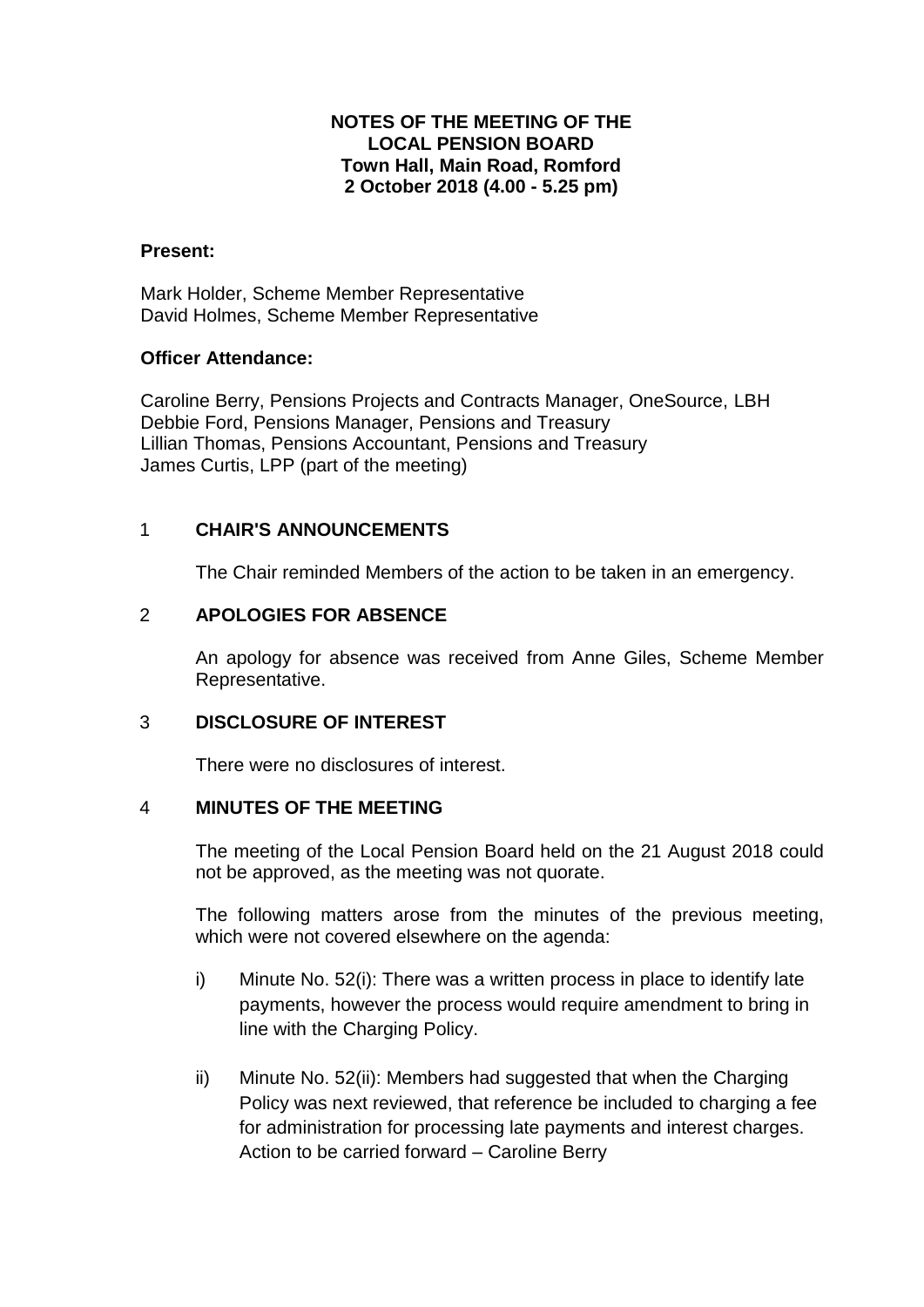- iii) Minute No. 52(iii): The Work Plan to be included on the agenda as a standing item – Victoria Freeman.
- iv) Minute No. 54: Note No. 5 below refers.
- v) Minute No. 55(i): To discuss the process of recording those overpayments that were written off with Sarah Bryant and would report back to members. Action to be carried forward – Caroline Berry.
- vi) Minute No. 55(ii): It was reported that all active members would receive email notifications if their email addresses were held by LPP. Furthermore, details were made available on the website.
- vii) Minute No. 55(iii): Members were advised that the legal requirements did not apply to deferred statements. The regulations applied only to annual benefit statements.
- viii) Minute No. 55(iv): It was confirmed that Standard Life had sent an annual benefit statement to all members within the required timescales.
- ix) Minute No. 55(v): Note No. 6 below refers.
- x) Minute No. 57: Note No. 7 below refers.
- xi) Minute No. 58: Note No. 8 below refers.

## **Actions:**

- **i) Note No. 4(i): Members had suggested that when the Charging Policy was next reviewed, that reference be included to charging a fee for administration for processing late payments and interest charges. Action to be carried forward – Caroline Berry.**
- **ii) Note No. 4(ii): The Work Plan to be included on the agenda as a standing item – Victoria Freeman.**
- **iii) Note No. 4(v): To discuss the process of recording those overpayments that were written off with Sarah Bryant and would report back to members. Action to be carried forward – Caroline Berry.**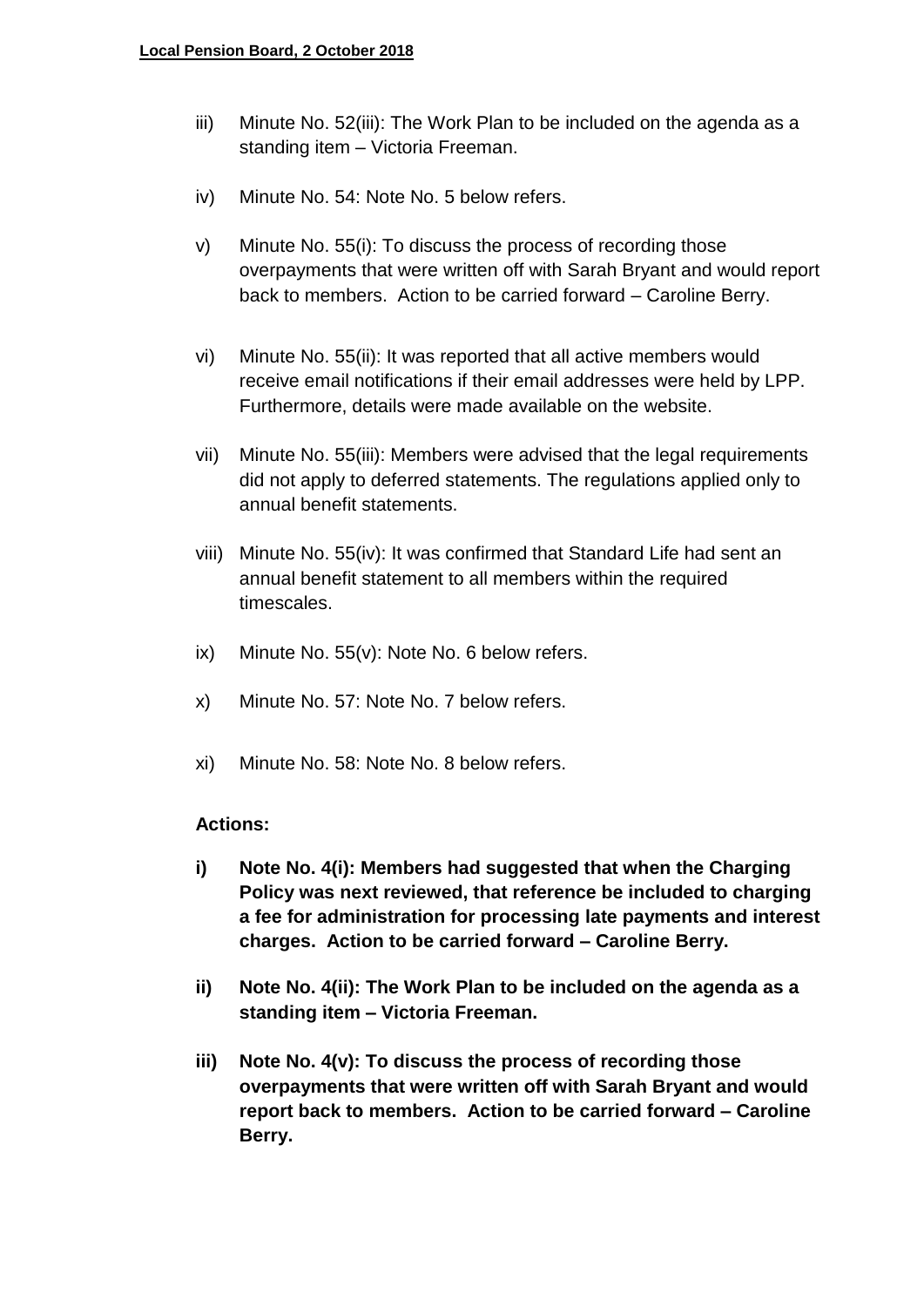# 5 **KEY PERFORMANCE INDICATOR REPORT**

The monthly report for September 2018 was circulated to members. The majority of cases had been completed on time, and this was largely due to the section being fully staffed and an improvement in management. It was requested that it be highlighted on the Pension Board monthly report the main indicators that are reported in the Annual report to the Pensions Committee. Furthermore, it was requested that accumulative data for the year be presented to the next meeting. Members questioned the validity of data for cases completed on time and were provided assurance that the data was not misleading. Members requested that the following data be provided in future reports:

- Additional work
- 'Top' cases not on time
- Complaints and IDRP cases
- Life Certificates
- Axis online take up numbers

Concern was raised that the issues with the event report from HMRC had not been resolved, as this was a breach and needed to be urgently addressed.

# **Actions:**

- **i) That it be highlighted on the Pension Board monthly report the main indicators that are reported in the Annual report to the Pensions Committee – James Curtis / Caroline Berry.**
- **ii) To discuss the format to present accumulative data for the year - James Curtis / Caroline Berry.**
- **iii) To check who was responsible for running previous reports for HMRC as a priority to ensure that statutory obligations are met – James Curtis / Debbie Ford.**

# 6 **COMPLIANCE CHECKLIST**

The following sections were discussed and points noted:

# Section D – Publishing Information about schemes

D1 – Does the Administering Authority publish information about the Pension Board? Members considered the requirement to be fully compliant.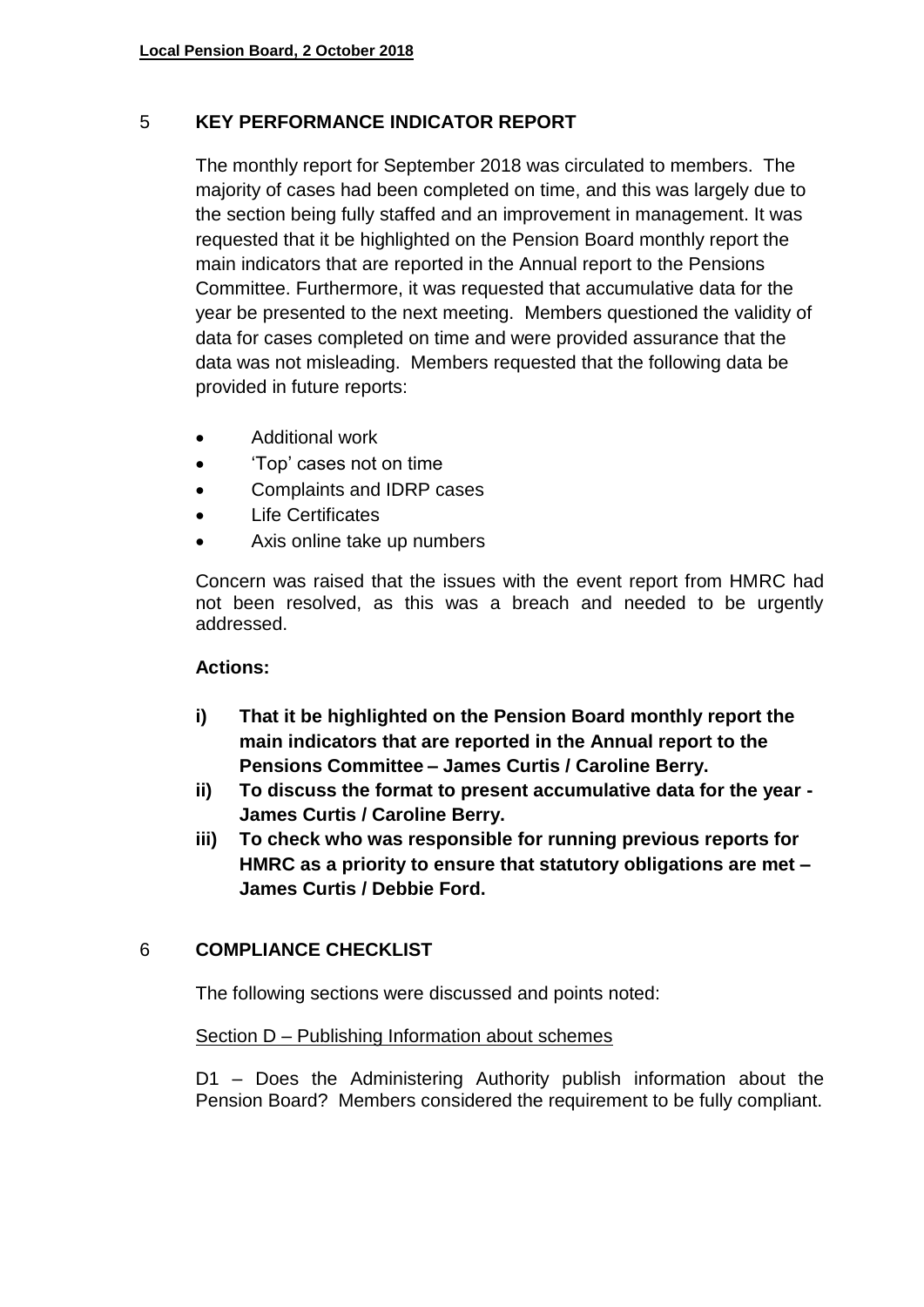D2 – Does the Administering Authority publish other useful related information about the Pension Board? Members agreed that the website be updated to include a profile of the Local Pension Board members.

D3 – Is the information about the Pension Board kept up to date? Members considered the requirement to be fully compliant.

D4 – Does the Administering Authority publish information about Pension Board business? Members considered the requirement to be fully compliant.

## Section I – Internal Dispute Resolution

I1 – Has the Administering Authority put in place an internal dispute resolution procedure? Members considered the requirement to be fully compliant. The IDRP was being reviewed with LPP to ensure that it was up to date and included all required and additional helpful information as the current version was based on an old DCLG sample.

I2 – Does the Administering Authority's process highlight or consider whether a dispute is exempt? The process would be included in the IDRP factsheet when the document was reviewed.

I3 – Does the information made available to applicants about the procedure clearly state the procedure and process to apply for a dispute to be resolved including: who it applies to; who the specific person (stage 1) is; the timescales for making applications; who to contact with a dispute; the information that an applicant must include; the process by which decisions are reached? Members considered the requirement to be fully compliant.

I4 – Has the Administering Authority ensured that employers who make first stage decisions also have IDRP in place? Some of the scheme employers had published their stage 1 IDRP adjudicator details along with their scheme discretions, however all employers needed to be encouraged to do so although it was optional for employers to nominate stage 1.

I5 – Are the timescales in the procedure adhered to including sending an acknowledgement on receipt of an application? As yet, the London Borough of Havering had not had a formal IDRP complaint to process, however there was a policy and process in place and this would be reviewed.

I6 – Does the Administering Authority notify and advertise the procedure appropriately? Members considered the requirement to be fully compliant.

I7 – Are the notification requirements in relation to TPAS and the Pensions Ombudsman being adhered to? Members considered the requirement to be fully compliant.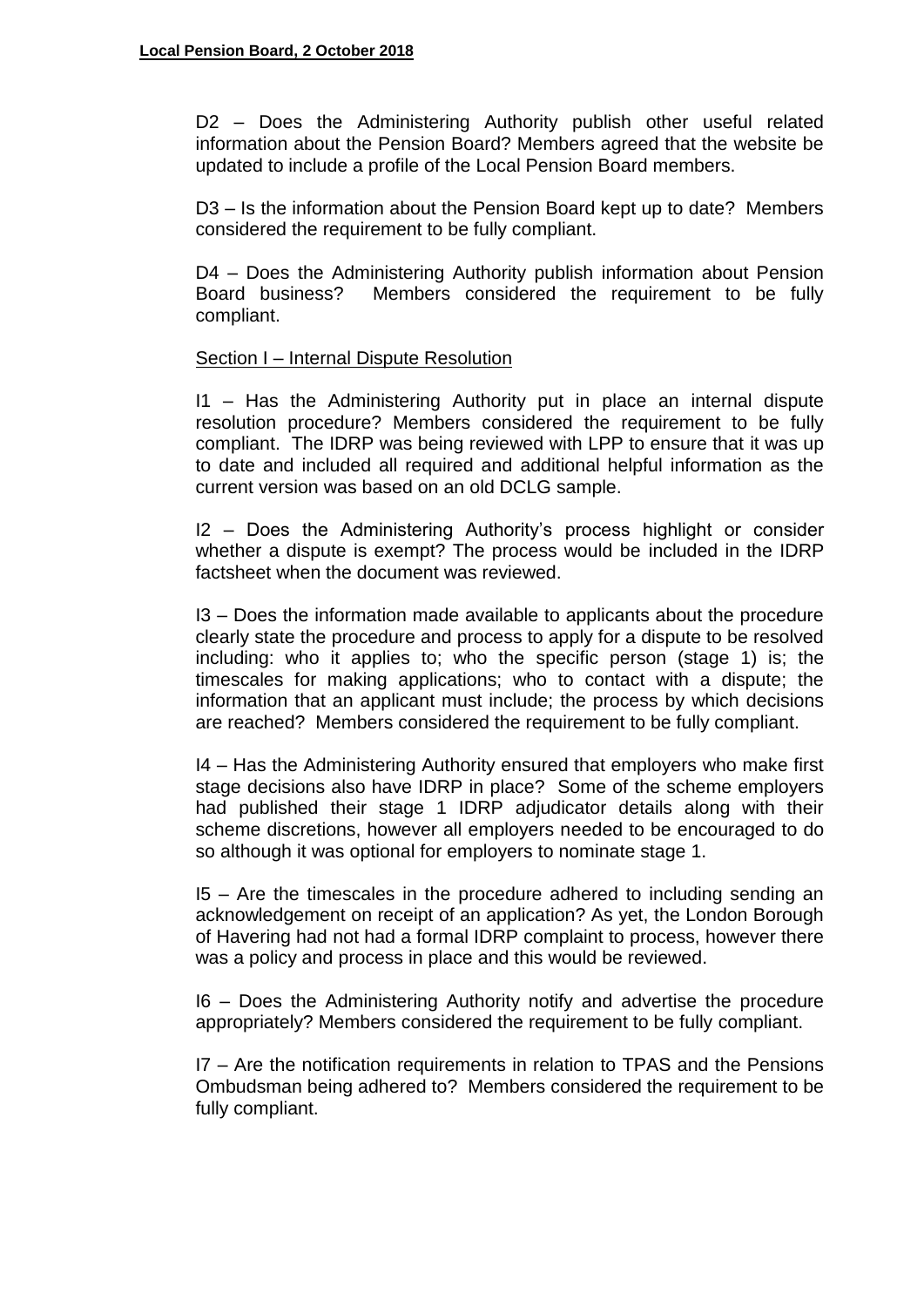I8 – Does the Administering Authority regularly assess the effectiveness of its arrangements? Members considered the requirement to be fully compliant.

I9 – Does the Administering Authority regularly assess the effectiveness where employers carry out a stage one process? Members considered the requirement to be fully compliant.

## **Actions:**

- **i) D2 - To provide a short profile for inclusion on the website - All members.**
- **ii) I1 – To review the IDRP with LPP to ensure that it was up to date and included all required and additional helpful information as the current version was based on an old DCLG sample – Caroline Berry.**
- **iii) I2 – Details of the process highlighting or considering whether a dispute is exempt to be included in the IDRP factsheet when it is reviewed – Caroline Berry.**
- **iv) I5 – The policy and process for IDRP complaints to be reviewed – Caroline Berry.**

# 7 **RISK REGISTER REVIEW**

Members received the Pension Fund Risk Register, which incorporated risks relating to Havering, Newham and Bexley.

The following points were discussed:

- Risk No. 1, Risk of Inaccurate three yearly actuarial valuation: It was proposed that the wording be amended to 'inappropriate' rather than 'inaccurate'.
- Risk No. 4, Risk of failure to comply with legislative requirements: It was felt that the consequence of not adding on legislation in a timely manner and contributions being delayed was a risk.

Members were requested to provide their views on the format of the Pension Fund Risk Register document to officers before the document was presented to the Pensions Committee on the 13 November 2018.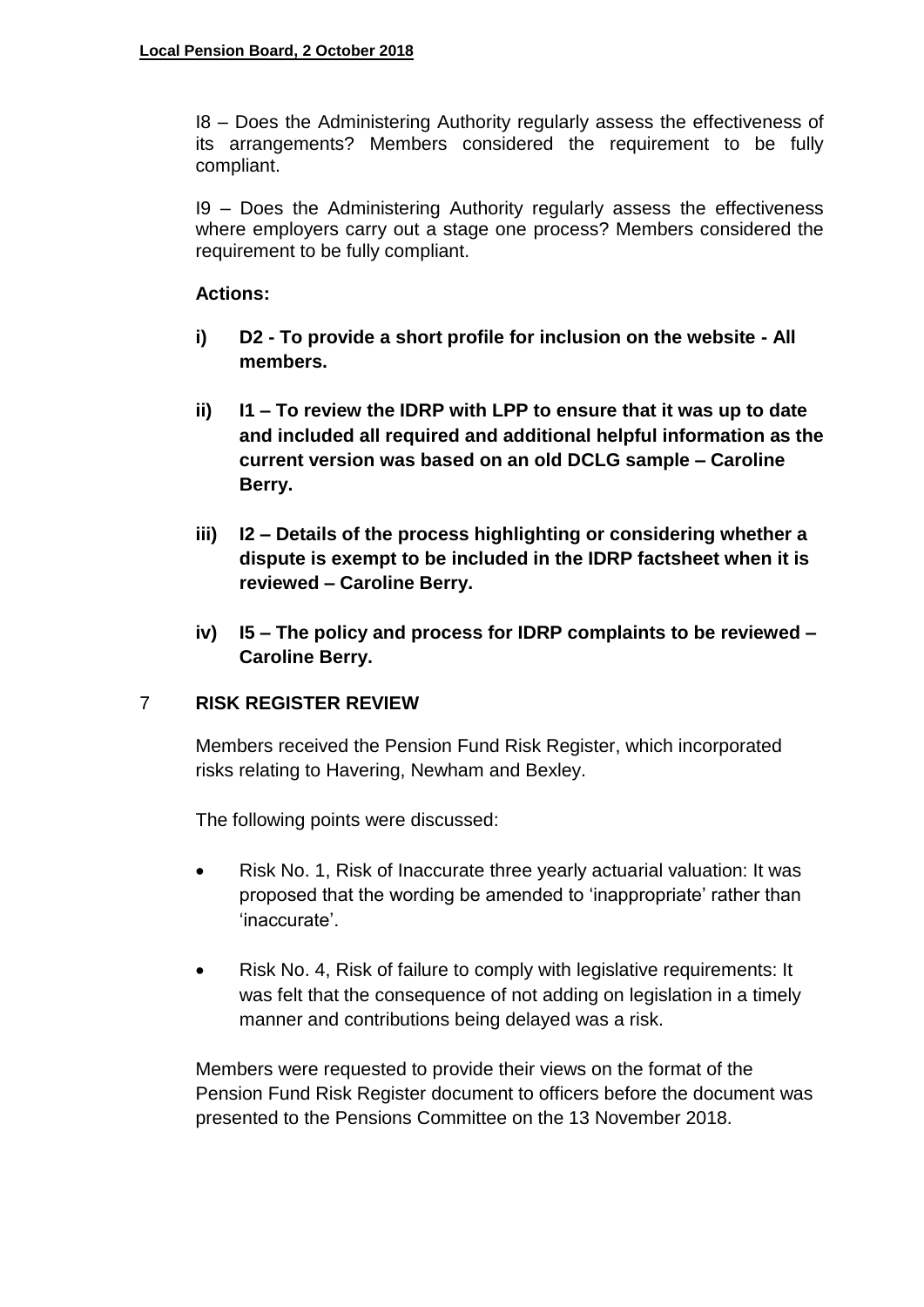## **Action:**

## **To provide views on the format of the Pension Fund Risk Register document to officers by the 12 October 2018 – All members.**

## 8 **LPP INTERNAL AUDIT**

LPP had an internal audit around benefits administration in January 2018. Unfortunately, due to risk, LPP were unable to share the internal audit report externally.

The scope of the internal audit included:

- $\bullet$  Benefit processing Controls were in place surrounding the accurate calculation and payment of pension benefits, payment authorisations, documentation and record keeping procedures;
- Accuracy of benefit calculations;
- Workflow management process from receipt of task to delivery; and
- Management of the administration system in respect of calculations and factor changes, to enable the administration system to process calculations in line with the Rules of each scheme.

LPP had received an 'effective' rating which could be defined as:

'Compliant (adequate in the circumstances) – low risk of failure in risk mitigation and control and some scope or justification to improve risk mitigation and control activities for audited functions, processes and activities'.

Concern was raised that the key performance data may not provide an accurate picture as the data did not account for time received and when the case was logged onto the system. It was suggested that any questions that officers and members may have, be presented to Lancashire Council who procure LPP, in order for LPP to be challenged.

**Action: Statistics and questions to be presented to Lancashire Council – Caroline Berry.**

## 9 **BOARD MEMBERSHIP AND RECRUITMENT**

The advertisement and application form for an employee representative for the Local Pension Board and Pensions Committee had been sent to all employers and trusts. The closing date for applications was the 31 October 2018.

## 10 **TO RECEIVE FEEDBACK FROM RECENT MEETINGS OF THE PENSIONS COMMITTEE**

Members received the minutes of the Pensions Committee held on the 18 September 2018.